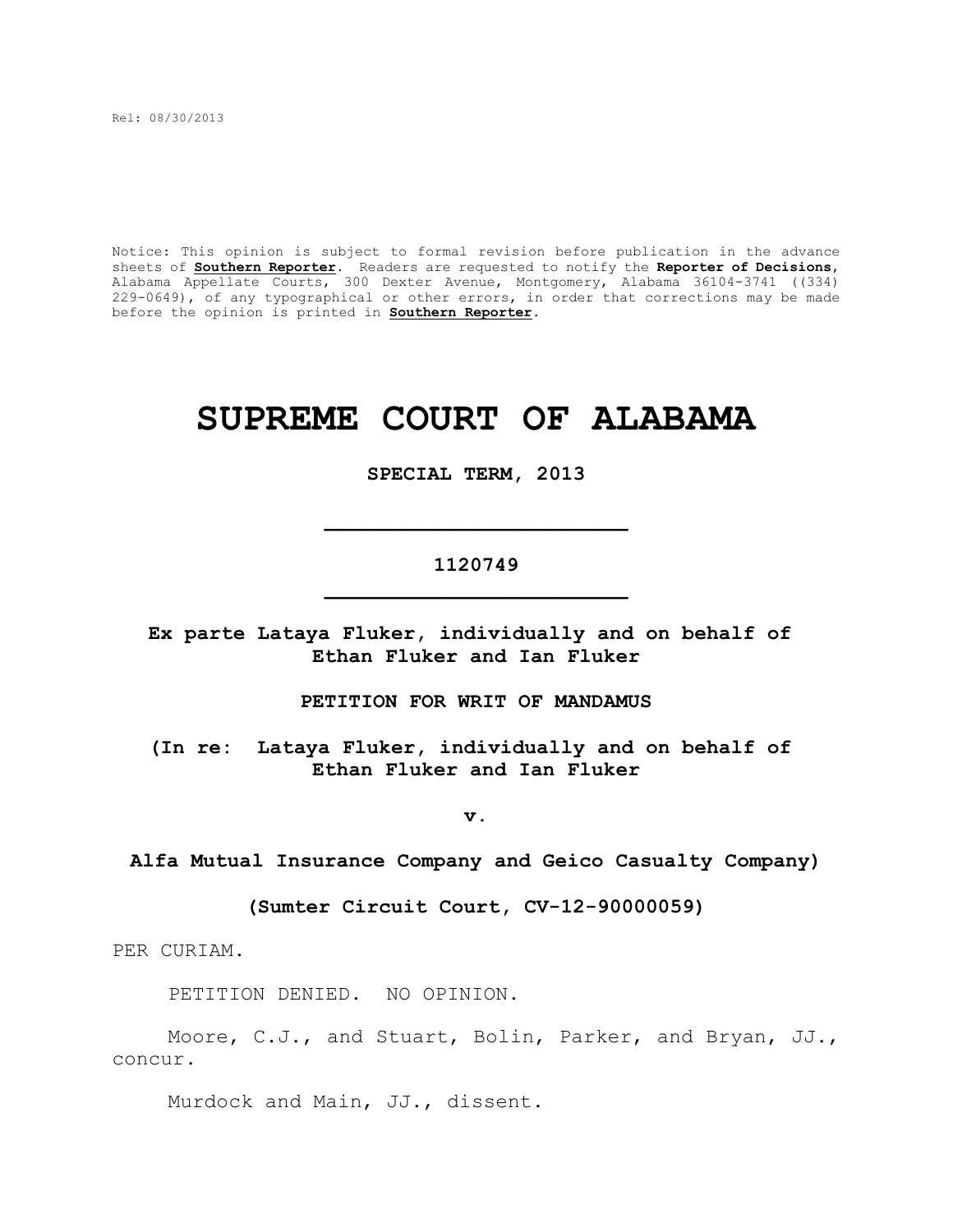MAIN, Justice (dissenting).

Lataya Fluker ("Fluker"), individually and on behalf of Ethan Fluker ("Ethan") and Ian Fluker ("Ian"), is the plaintiff in an action pending in the Sumter Circuit Court against defendants Alfa Mutual Insurance Company and Geico Casualty Company<sup>1</sup> (collectively "the insurance companies"). Fluker petitioned this Court for a writ of mandamus directing the Sumter Circuit Court to vacate its order granting the insurance companies' motions to transfer the action to the Tuscaloosa Circuit Court and to enter an order denying those motions. I would grant the petition and issue the writ; therefore, I respectfully dissent.

Fluker and her minor children Ethan and Ian are residents of Sumter County. Alfa is a domestic corporation that does business by agent in Sumter County. Geico is a foreign corporation that is licensed to do business in Alabama, but it does not do business by agent in Sumter County. According to Fluker, both insurance companies issued vehicular-liability

 $1$ In the materials before us, this entity is variously referred to as Geico Casualty Company, Geico Indemnity Company, and Geico Indemnity Insurance Company.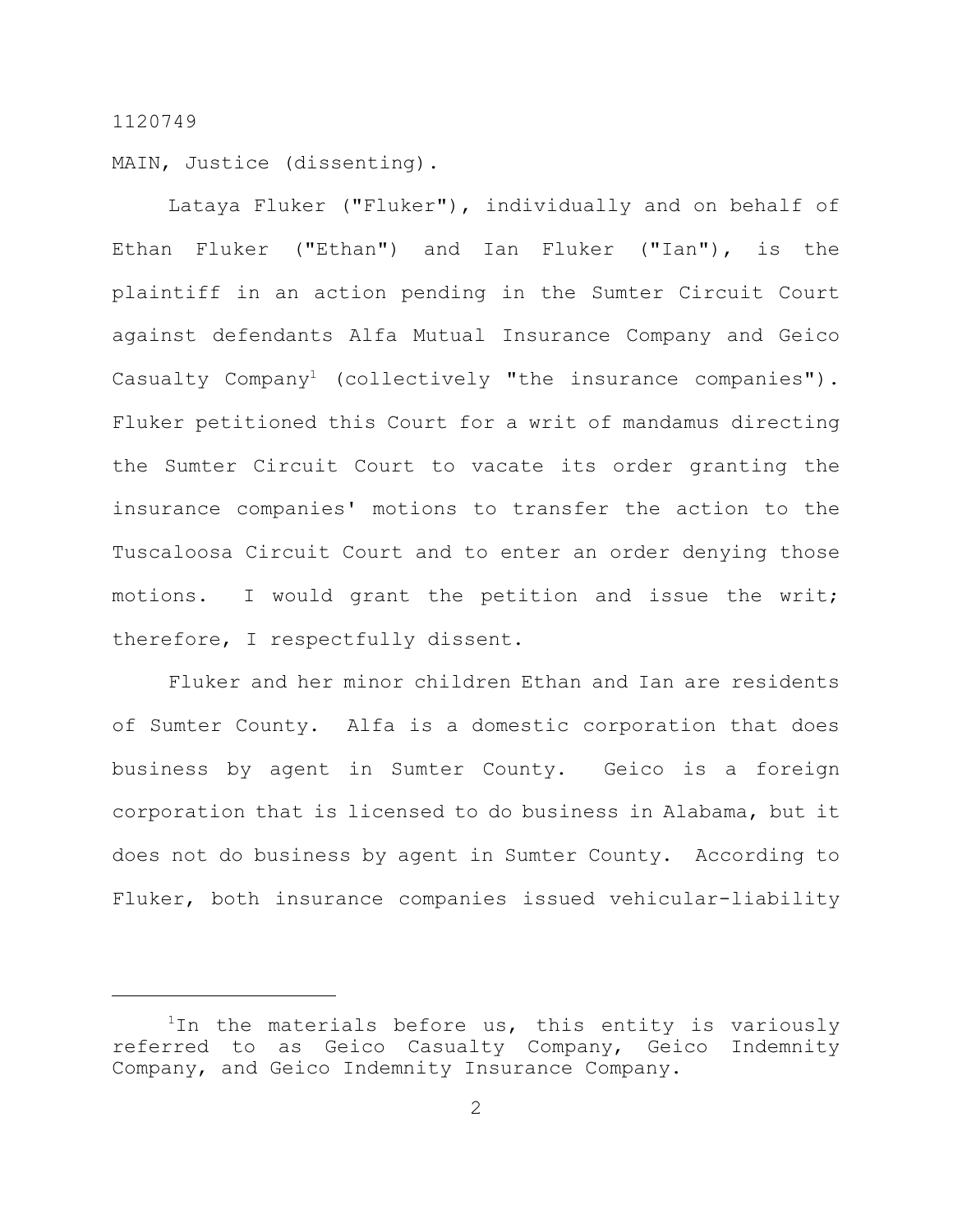insurance policies to her that contain uninsured-motorist provisions.

Fluker's claims arise from injuries she and her children suffered in a vehicular accident that occurred on McFarland Boulevard in Tuscaloosa on May 2, 2012. Fluker was driving her vehicle; Ethan and Ian were passengers. Both policies of insurance were in effect at the time of the accident. The other motorist involved in the accident, Tommy Lee Cooper, is a resident of Tuscaloosa County. Cooper was uninsured and was issued a citation for failure to provide proof of insurance, to which he pleaded guilty. Cooper is not a party to the civil action that is the basis for this mandamus petition. At the time of the hearing on the insurance companies' motions, he was incarcerated in Tuscaloosa County on unrelated charges. Fluker says that no other active criminal or civil cases are pending in the Tuscaloosa Circuit Court arising out of the underlying vehicular accident.

Fluker states that, immediately after the accident, she and her children returned to Sumter County, where they sought and obtained medical treatment. Fluker filed this case against the insurance companies and fictitiously named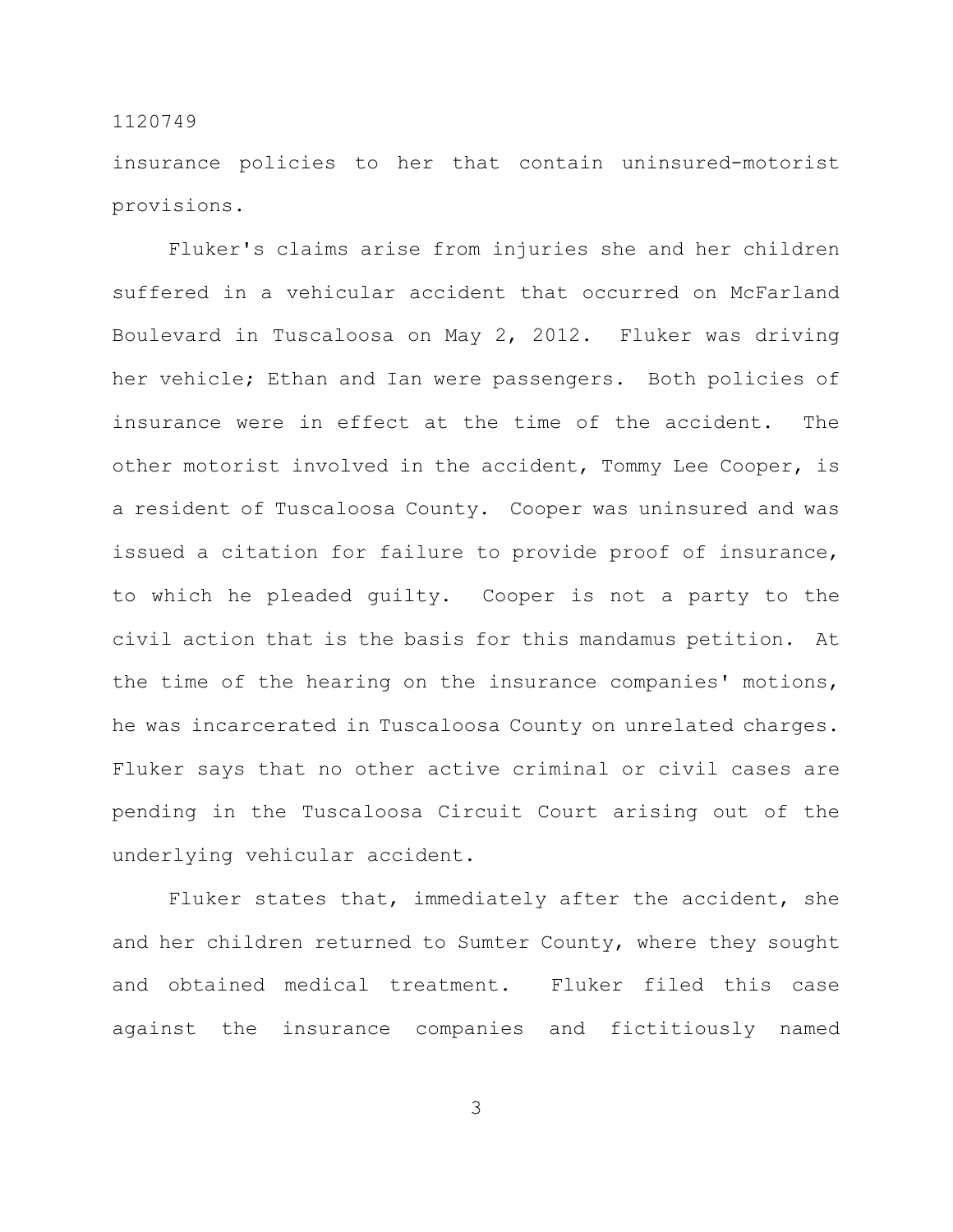parties, alleging that she is entitled to recover benefits from them pursuant to the uninsured-motorist provisions in her policies. As previously stated, she did not sue Cooper. In her complaint, Fluker alleged:

"As a result of Mr. Cooper's negligence and/or wantonness, Plaintiffs sustained permanent injuries and damages, including injuries to their necks, backs and knees as well as other physical and emotional injuries, pain and suffering and other consequential damages. Furthermore, Plaintiffs have incurred the cost of medical treatment for those injuries."

She also alleged that both her Alfa insurance policy and her Geico insurance policy contained uninsured-motorist coverage pursuant to § 32-7-23, Ala. Code 1975, and that the vehicle driven by Cooper was not covered by an automobile-liability policy, making it an uninsured vehicle under § 32-7-23.

The insurance companies each filed a motion requesting the transfer of this action to the Tuscaloosa Circuit Court pursuant to the interest-of-justice prong of § 6–3–21.1, Ala. Code 1975, Alabama's forum non conveniens statute ("the forum non conveniens statute"). Their motions were supported by a copy of the Alabama Uniform Traffic Crash Report regarding the accident; the affidavits of Keith D. Clements and J.O. Yates, Tuscaloosa police officers who investigated the accident; the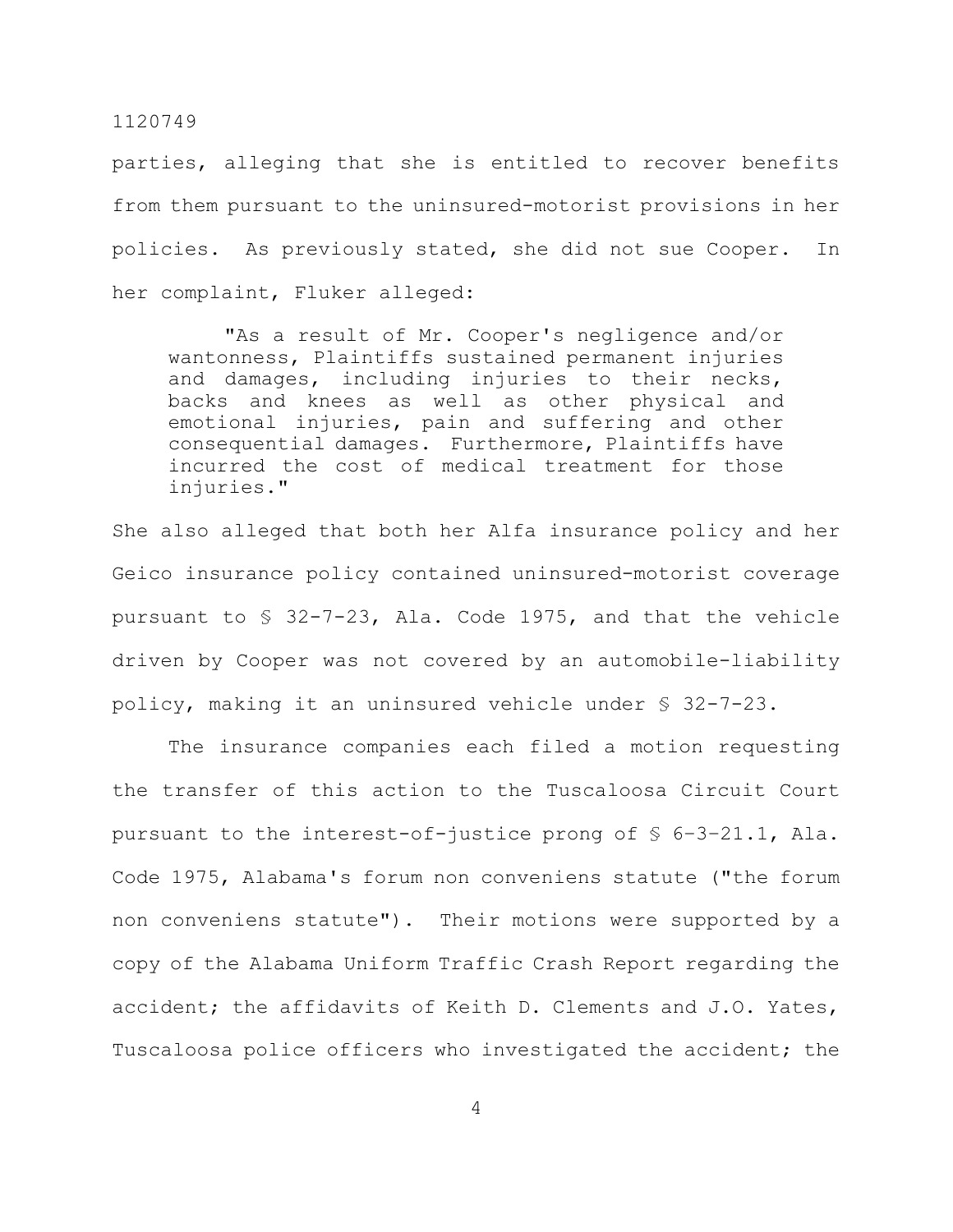affidavit of Clifford Terry Gregg, Jr., Cooper's lawyer; and a certified copy of a case-summary sheet from the Tuscaloosa Municipal Court. Clements and Yates each testified that he investigated the accident in Tuscaloosa involving the vehicles operated by Fluker and Cooper. Each officer also stated: "It will be significantly more convenient for me to provide testimony in Tuscaloosa, Tuscaloosa County, Alabama than in Livingston, Sumter County, Alabama." Gregg testified that he represented Cooper in a criminal action pending in the Tuscaloosa Circuit Court and that Cooper was then incarcerated in the Tuscaloosa County Jail. The case-summary sheet from the Tuscaloosa Municipal Court revealed that Cooper pleaded guilty to the charge of "no proof of insurance" and was fined, but that he did not pay the fine, resulting in a warrant being issued for his arrest.

Fluker responded to the insurance companies' motions to transfer. She supported her response with her affidavit and her husband's affidavit. Fluker testified:

"Our family doctor is Dr. Walton at Sumter County Health Center. My children and I have been treated by Dr. Walton for injuries sustained in the car wreck that is the subject of this lawsuit. He treated us at Hill Hospital in York and also at his office. In addition, I have been treated at Rush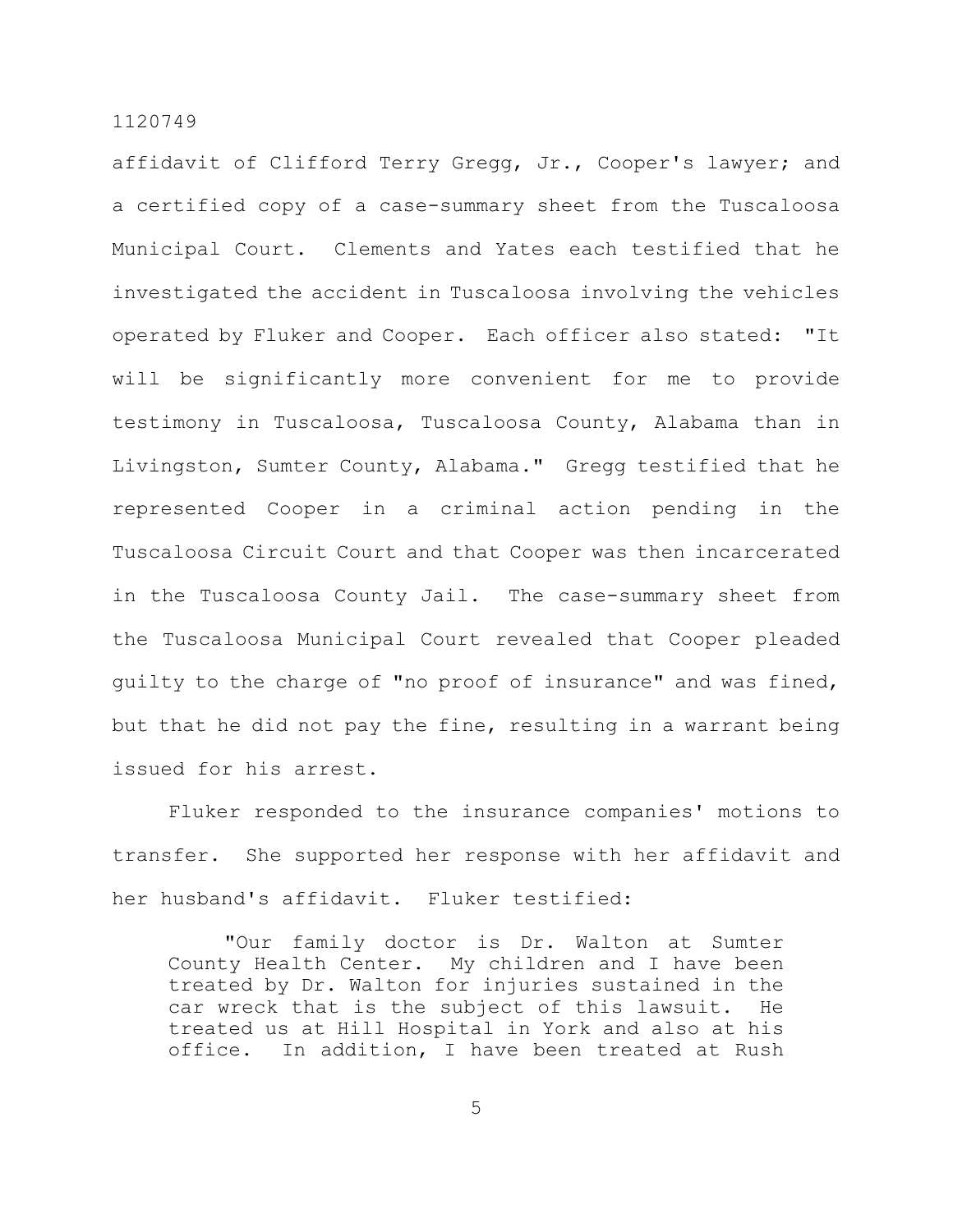Medical Group in Livingston, and I received physical therapy at Champion Sports Medicine in Livingston for those injuries."

Fluker and her husband each testified that they purchased insurance policies that included uninsured-motorist provisions covering the vehicle involved in the accident, a 2010 Dodge Charger, from Audrey Graves, an agent of Alfa Insurance Company, whose York office is located in Sumter County.

Fluker also supported her response with the affidavit of Candice Keene, a physical therapist licensed in Alabama. Keene testified:

"Lataya Fluker is one of my patients. I have treated her for injuries related to a motor vehicle wreck that occurred on May 2, 2012. I saw Ms. Fluker at my office located in Sumter County, Alabama. If I am called to testify in Ms. Fluker's case, I would prefer to have the case tried in Sumter County, because it would be convenient for me."

On February 14, 2013, the trial court entered an order summarily granting the insurance companies' motions to transfer the case to the Tuscaloosa Circuit Court. Fluker then filed her petition for a writ of mandamus with this Court; this Court ordered answer and briefs.

Fluker argues that the trial court exceeded its discretion in granting the insurance companies' motions to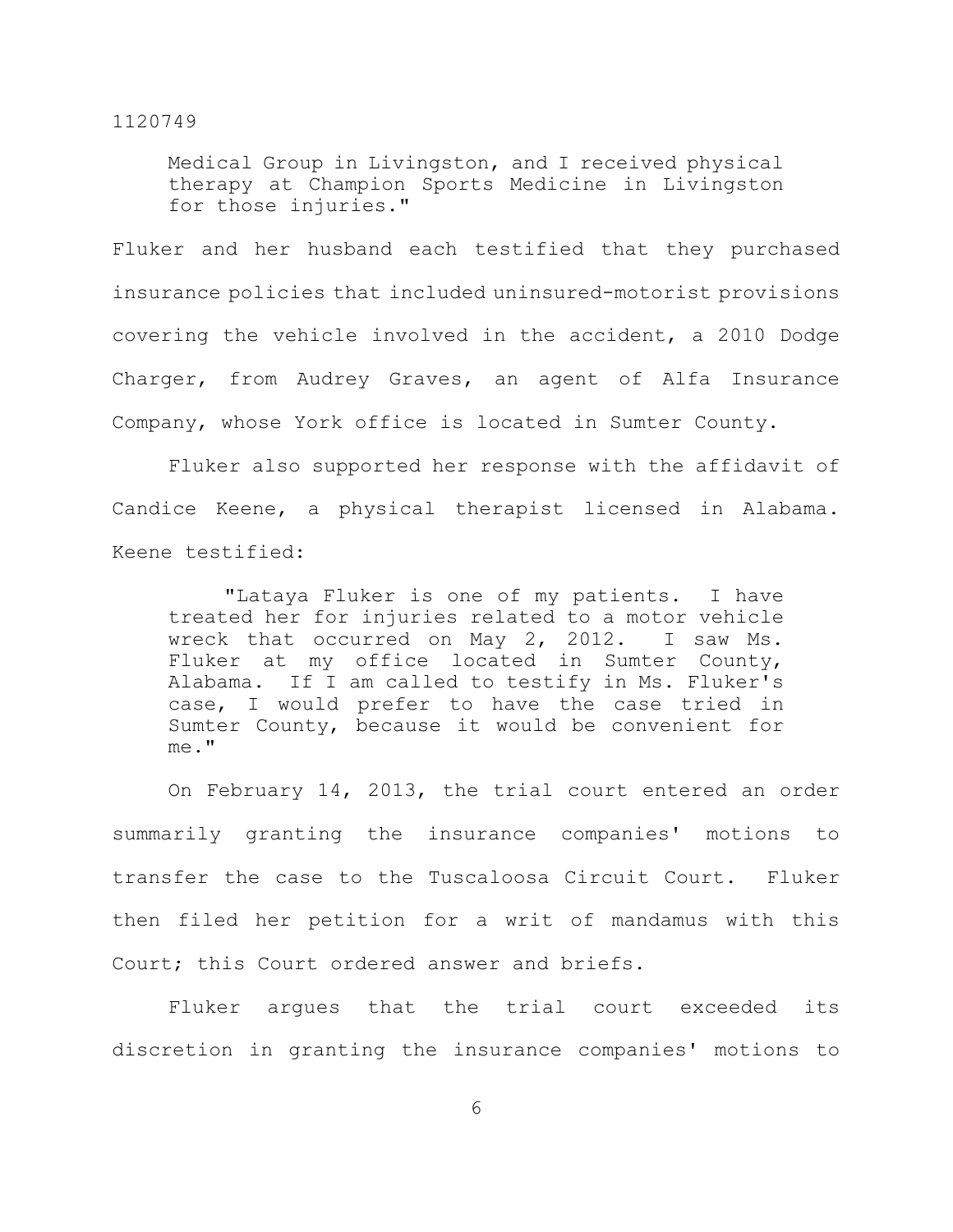transfer because venue is proper in Sumter County and because a transfer of the case pursuant to the forum non conveniens statute is not warranted. The insurance companies argue that, under the circumstances of this case, the trial court properly transferred the case to Tuscaloosa County in the interest of justice. This Court's decision in any venue case rests on the application of the Alabama statutory authorities that define proper venue and on the forum non conveniens statute.

# Section 6-3-2, Ala. Code 1975

Section 6–3–2 governs venue of actions against individual defendants. This section is not applicable in this case.

## Section 6-3-7, Ala. Code 1975

Section 6–3–7 governs venue of actions against corporate defendants. Clearly, venue is proper in Sumter County pursuant to  $\frac{1}{5}$  6-3-7(a)(3). Subsection (a)(3) states, in pertinent part:

"(a) All civil actions against corporations may be brought in any of the following counties:

"....

"(3) In the county in which the plaintiff resided ...."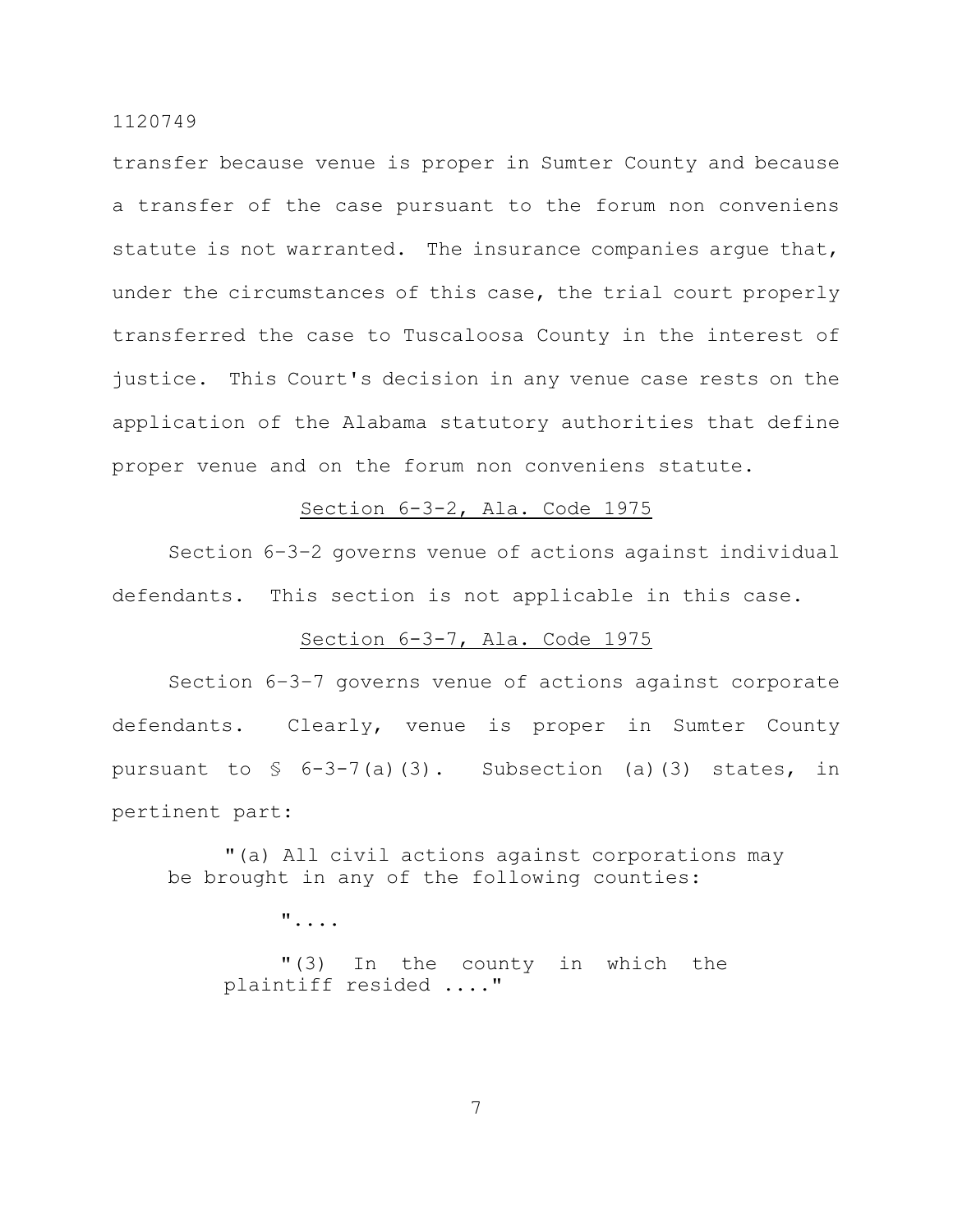Because Fluker resides in Sumter County, venue in Sumter County is proper.

## Section 6-3-21.1, Ala. Code 1975

The forum non conveniens statute states, in pertinent part:

"(a) With respect to civil actions filed in an appropriate venue, any court of general jurisdiction shall, for the convenience of parties and witnesses, or in the interest of justice, transfer any civil action or any claim in any civil action to any court of general jurisdiction in which the action might have been properly filed and the case shall proceed as though originally filed therein."

This Court has held that the forum non conveniens statute "has a field of operation only where an action is commenced in a county in which venue is appropriate." Ex parte New England Mut. Life Ins. Co., 663 So. 2d 952, 956 (Ala. 1995). In Ex parte Miller, Hamilton, Snider & Odom, LLC, 978 So. 2d 12, 14 (Ala. 2007), this Court stated:

"The doctrine of forum non conveniens is applicable only '[w]ith respect to civil actions filed in an appropriate venue.'  $\S$  6-3-21.1(a) (emphasis added). This statutory language is consistent with 'the fundamental premise of all transfers for convenience--i.e., that venue is good at the time of filing, but that a transfer to a better venue is, or has become, appropriate.' Ex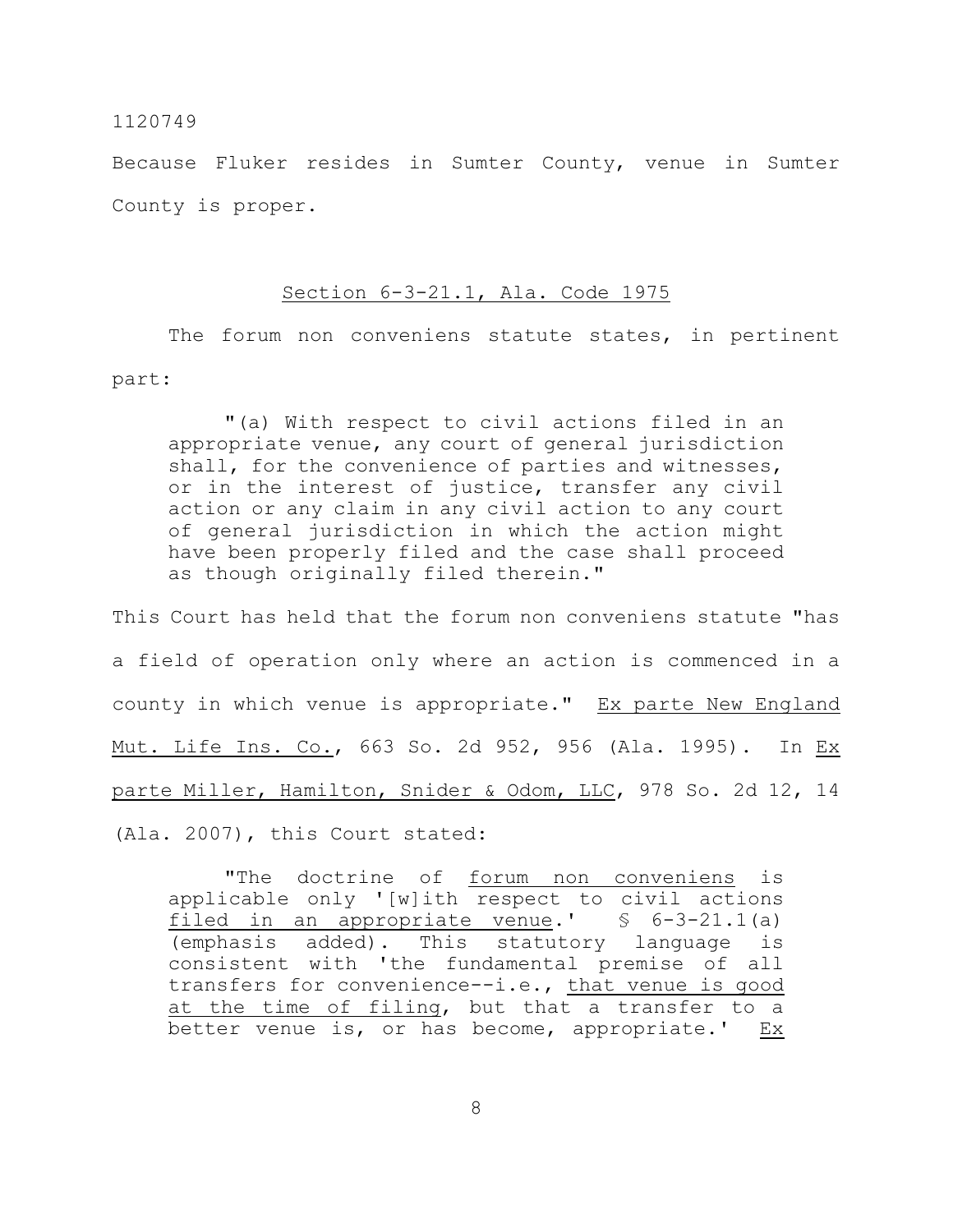parte Wilson, 854 So. 2d [1106,] 1112 [(Ala. 2002)] (emphasis added)."

Nevertheless, "[w]hen venue is appropriate in more than one county, the plaintiff's choice of venue is generally given great deference." Ex parte Perfection Siding, Inc., 882 So. 2d 307, 312 (Ala. 2003) (citing Ex parte Bloodsaw, 648 So. 2d 553, 555 (Ala. 1994)). See also Ex parte Yocum, 963 So. 2d 600, 602 (Ala. 2007) ("The trial count should give deference to the plaintiff's choice of a proper forum.").

Because the insurance companies have demonstrated that there is another venue where this action might have been properly filed, the question in this case becomes whether transferring the case to that venue is necessary "in the interest of justice" pursuant to the forum non conveniens statute. The issue whether a transfer in this case was necessary "for the convenience of parties and witnesses" is not before this Court because neither insurance company based its motion to transfer on the "convenience of parties and witnesses" prong of the forum non conveniens statute. Both motions were based solely on the "interest of justice" prong. In their answers to Fluker's petition for a writ of mandamus, the insurance companies again argued only that the interest of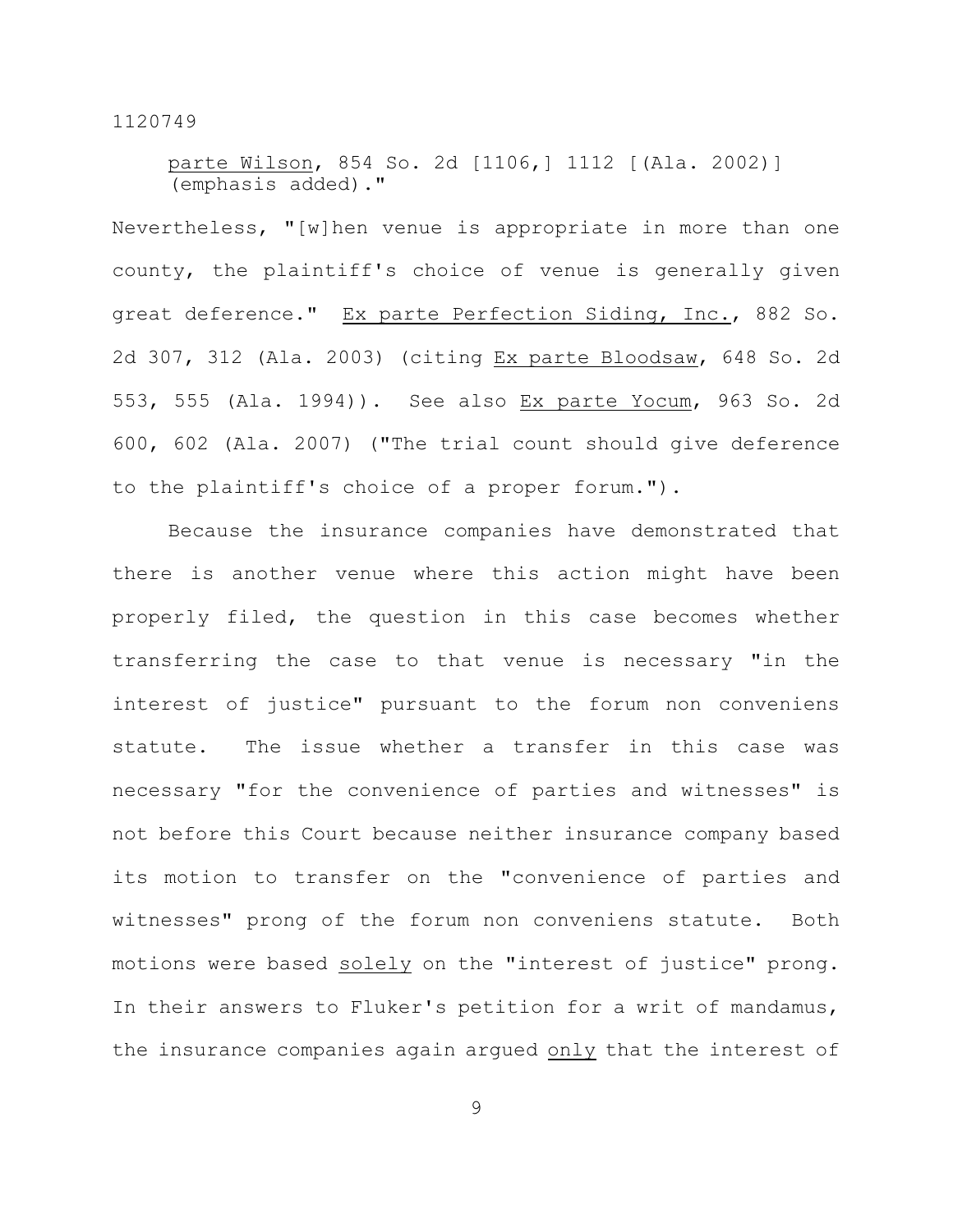justice requires that this case be transferred to Tuscaloosa County.

Fluker argues that the insurance companies have not met their burden to prove that the interest of justice dictates the transfer of this case to Tuscaloosa County. Therefore, she argues, she has a clear legal right to have her case tried in her chosen forum of Sumter County and, she asserts, the trial court exceeded its discretion when it granted the insurance companies' motions to transfer the case to Tuscaloosa County.

The insurance companies argue that the trial court properly transferred the case to Tuscaloosa County based on the interest of justice. "'A defendant moving for a transfer under § 6-3-21.1 has the initial burden of showing that the transfer is justified, based on the convenience of the parties and witnesses or based on the interest of justice.'" Ex parte Southeast Alabama Timber Harvesting, LLC, 94 So. 3d 371, 373 (Ala. 2012) (quoting Ex parte National Sec. Ins. Co., 727 So. 2d 788, 789 (Ala. 1998)). This Court has stated:

"The 'interest of justice' prong of § 6–3–21.1 requires 'the transfer of the action from a county with little, if any, connection to the action, to the county with a strong connection to the action.' Ex parte National Sec. Ins. Co., 727 So. 2d [788,] 790 [(Ala. 1998)]. Therefore, 'in analyzing the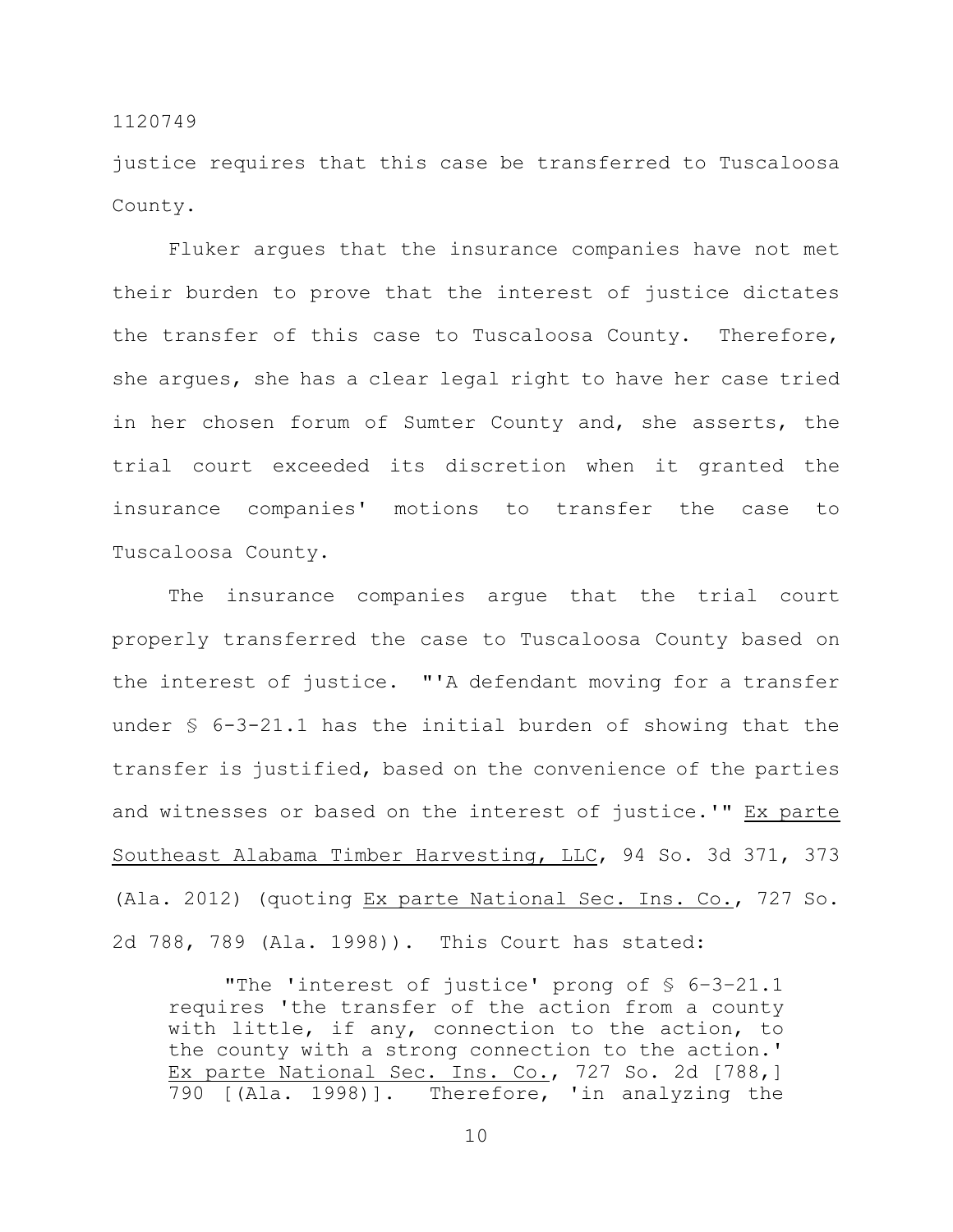interest-of-justice prong of § 6–3–21.1, this Court focuses on whether the "nexus" or "connection" between the plaintiff's action and the original forum is strong enough to warrant burdening the plaintiff's forum with the action.' Ex parte First Tennessee Bank Nat'l Ass'n, 994 So. 2d 906, 911 (Ala. 2008). Additionally, this Court has held that 'litigation should be handled in the forum where the injury occurred.' Ex parte Fuller, 955 So. 2d 414, 416 (Ala. 2006). Further, in examining whether it is in the interest of justice to transfer a case, we consider 'the burden of piling court services and resources upon the people of a county that is not affected by the case and ... the interest of the people of a county to have a case that arises in their county tried close to public view in their county.' Ex parte Smiths Water & Sewer Auth., 982 So. 2d 484, 490 (Ala. 2007)."

Ex parte Indiana Mills & Mfg., Inc., 10 So. 3d 536, 540 (Ala. 2008). This Court's inquiry depends on the facts of the case. Ex parte ADT Sec. Servs., Inc., 933 So. 2d 343 (Ala. 2006).

The insurance companies maintain that Sumter County has a weak connection to this case and that Tuscaloosa County has a much stronger connection. They first argue that litigation should take place in the forum in which the injury occurred, citing Southeast Alabama Timber, 94 So. 3d at 374 ("'"litigation should be handled in the forum where the injury occurred"'") (quoting Ex parte Indiana Mills, 10 So 3d at 540, quoting in turn Ex parte Fuller, 955 So. 2d 414, 416 (Ala. 2006))); Ex parte Autauga Heating & Cooling, LLC, 58 So. 3d 745 (Ala. 2010) (same); and Ex parte McKenzie Oil Co., 13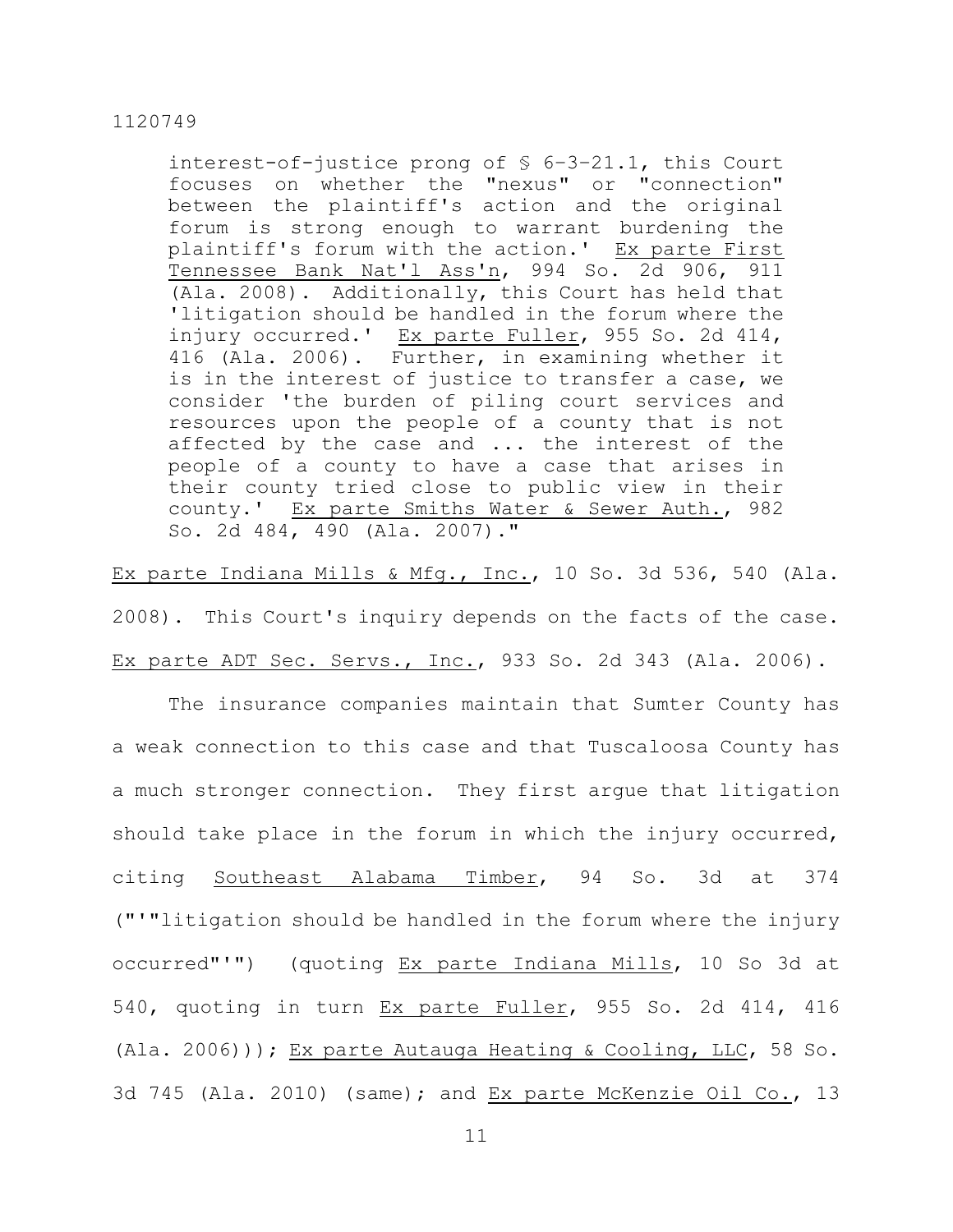So. 3d 346 (Ala. 2008) (same). The insurance companies contend that these cases stand for the proposition that, in making a venue decision, a court should assign "considerable weight" to the county in which an injury occurred. See Ex parte Wachovia Bank, N.A., 77 So. 3d 570, 573-74 (Ala. 2011) ("Although it is not a talisman, the fact that the injury occurred in the proposed transferee county is often assigned considerable weight in an interest-of-justice analysis.").

The insurance companies next argue that other factors also support the trial court's decision to grant their motions to transfer, citing McKenzie Oil, 13 So. 3d at 349 (county where all material events in case took place--including accident, alleged tortious conduct of defendants, investigation of accident, treatment of plaintiff's injuries, and punishment of traffic violation arising from accident--had strong connection to case; interest of justice required transfer from county in which virtually no events or circumstances involved in case occurred); and Ex parte Kane, 989 So. 2d 509, 511-12 (Ala. 2008) (although plaintiff brought personal-injury action in county of her residence and insurance company did business there, interest of justice required transfer to county in which accident occurred,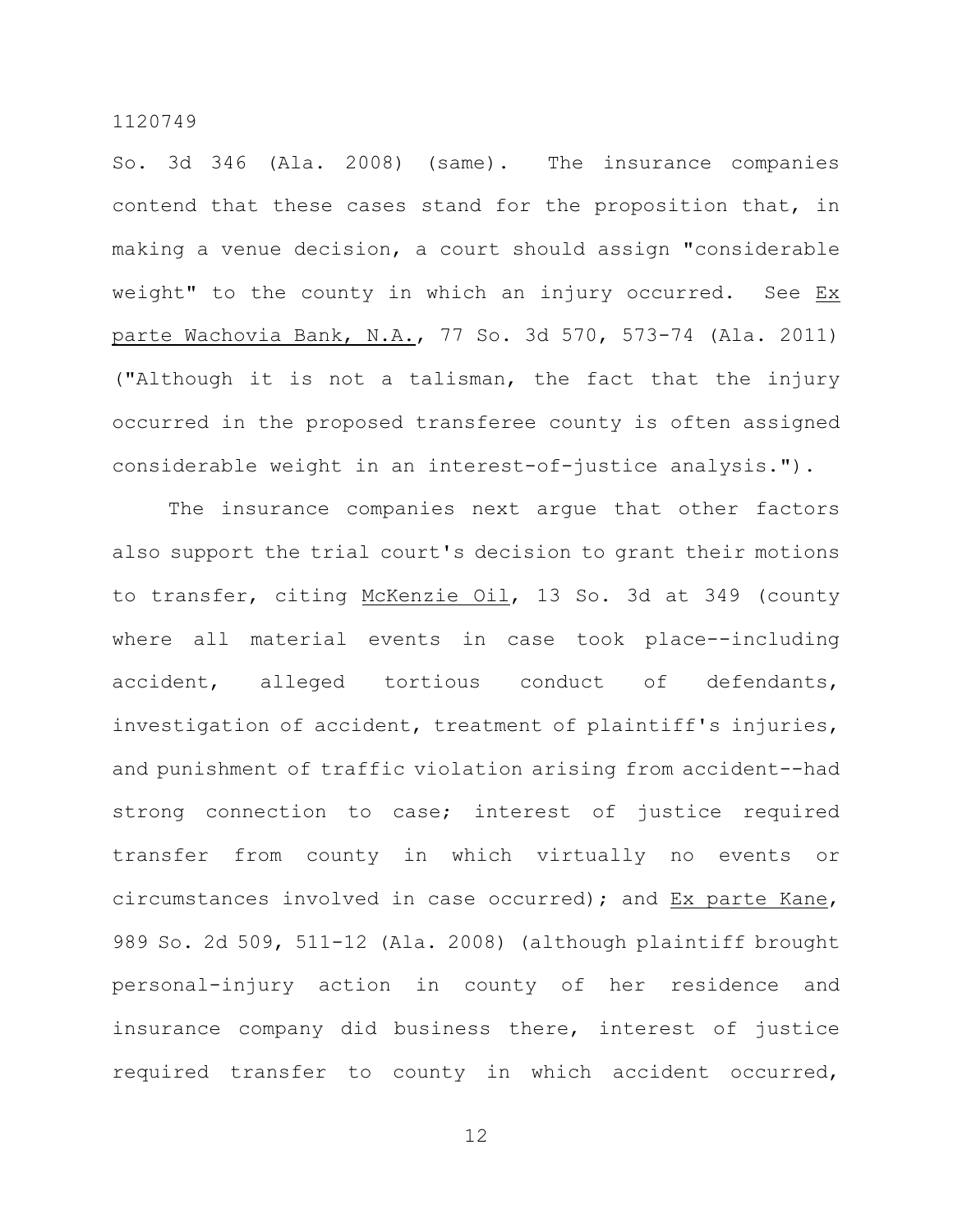individual defendant resided, occupants of other vehicle involved in accident resided, two eyewitnesses to accident resided, investigating officers resided and worked, and occupants of other vehicle had brought related action). The following factors support a nexus between this case and Tuscaloosa County:

- (1) the accident occurred there;
- (2) the accident was investigated there;
- (3) the investigating officers reside there;
- (4) Cooper resides there;
- (5) both insurance companies do business there;
- (6) the jurisdiction of the courts in Tuscaloosa County was invoked when Cooper was cited for failure to pay his fine for not having liability insurance.

These factors, the insurance companies argue, are significant because they create a strong nexus with Tuscaloosa County, compared to a weaker nexus with Sumter County, and offset the initial deference accorded Fluker's choice of forum.

The cases relied on by the insurance companies are distinguishable from this case. In all the cases cited by the insurance companies, the plaintiff sued an individual defendant in addition to a corporation or business, while in this case the plaintiff sued two corporations. In only one of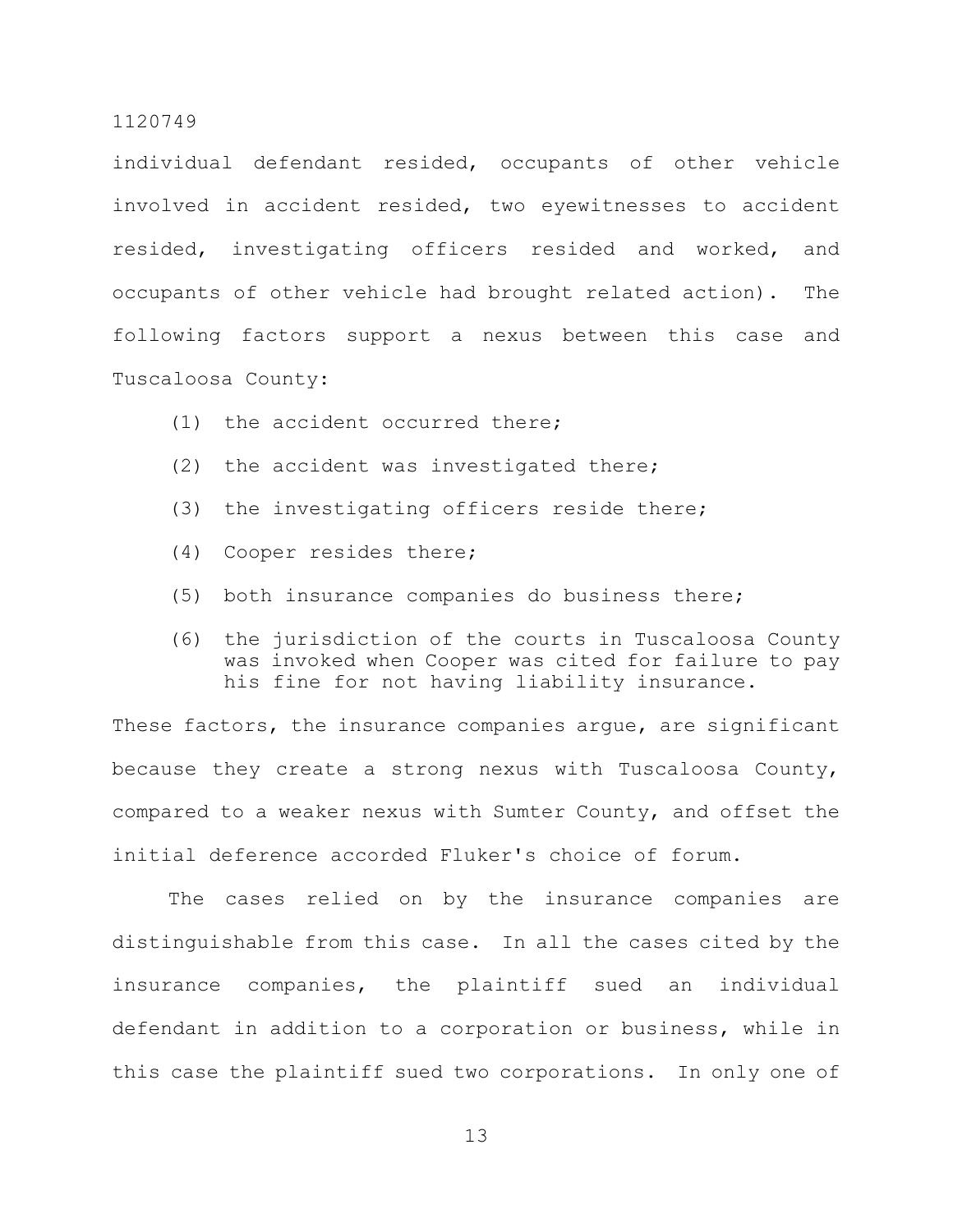the foregoing cases, Ex parte Kane, did the plaintiff file her action in the forum in which she resided. In all the other cases, the plaintiff filed the action in a forum with only a tenuous connection to the case. Because Fluker filed her action in the forum in which she resides, that forum has a much stronger connection to this case than the forums chosen by the plaintiffs in the cases relied on by the insurance companies, especially when the other connections to Sumter County are considered.

Fluker contends that, in the cases cited by the insurance companies, this Court considered many factors, not merely the location in which the accident occurred. She argues that other factors support the connection between her chosen forum and this action. The following factors support a nexus between this case and Sumter County:

- (1) Fluker and her husband reside there;
- (2) Fluker and her children received medical treatment there for the injuries they sustained in the accident;
- (3) the medical providers reside and/or practice there;
- (4) the applicable medical records are maintained there;
- (5) Alfa maintains an office with an agent there for the purpose of selling insurance;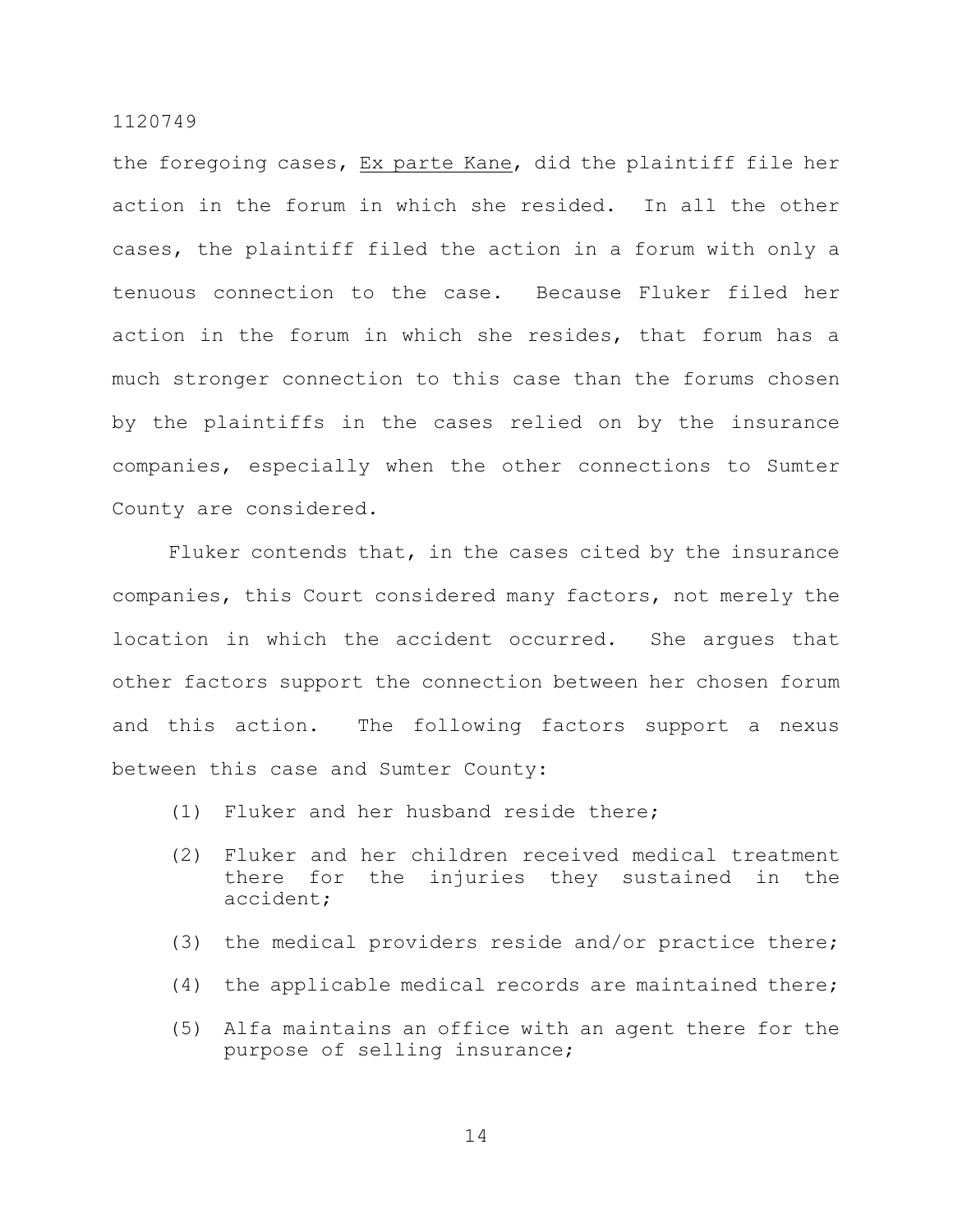- (6) Fluker and her husband bought the insurance policies there;
- (7) the insured vehicle is kept there.

These factors, Fluker maintains, are sufficient to prove that Sumter County has a much stronger nexus to her action than does Tuscaloosa County. Fluker relies on Ex parte American Resources Insurance Co., 58 So. 3d 118 (Ala. 2010), in which, she says, this Court clearly recognized that a plaintiff's choice of forum should be afforded deference in deciding whether to transfer a case under the forum non conveniens statute, and in which this Court held that a plaintiff's residence in the chosen forum was sufficient to prove that the connection with the forum was strong enough to justify burdening that forum with the action.

The insurance companies argue that where the insurance policies were issued or sold is irrelevant to this case, citing American Resources, 58 So. 3d at 122-23 (transfer of action brought by insurance company to county where insured had principal place of business and where policy had been negotiated, issued, and delivered not proper when case did not involve whether policy was issued or whether fraud or other wrongful conduct occurred as to issuance of policy; when only issue was whether the events alleged in complaint fell within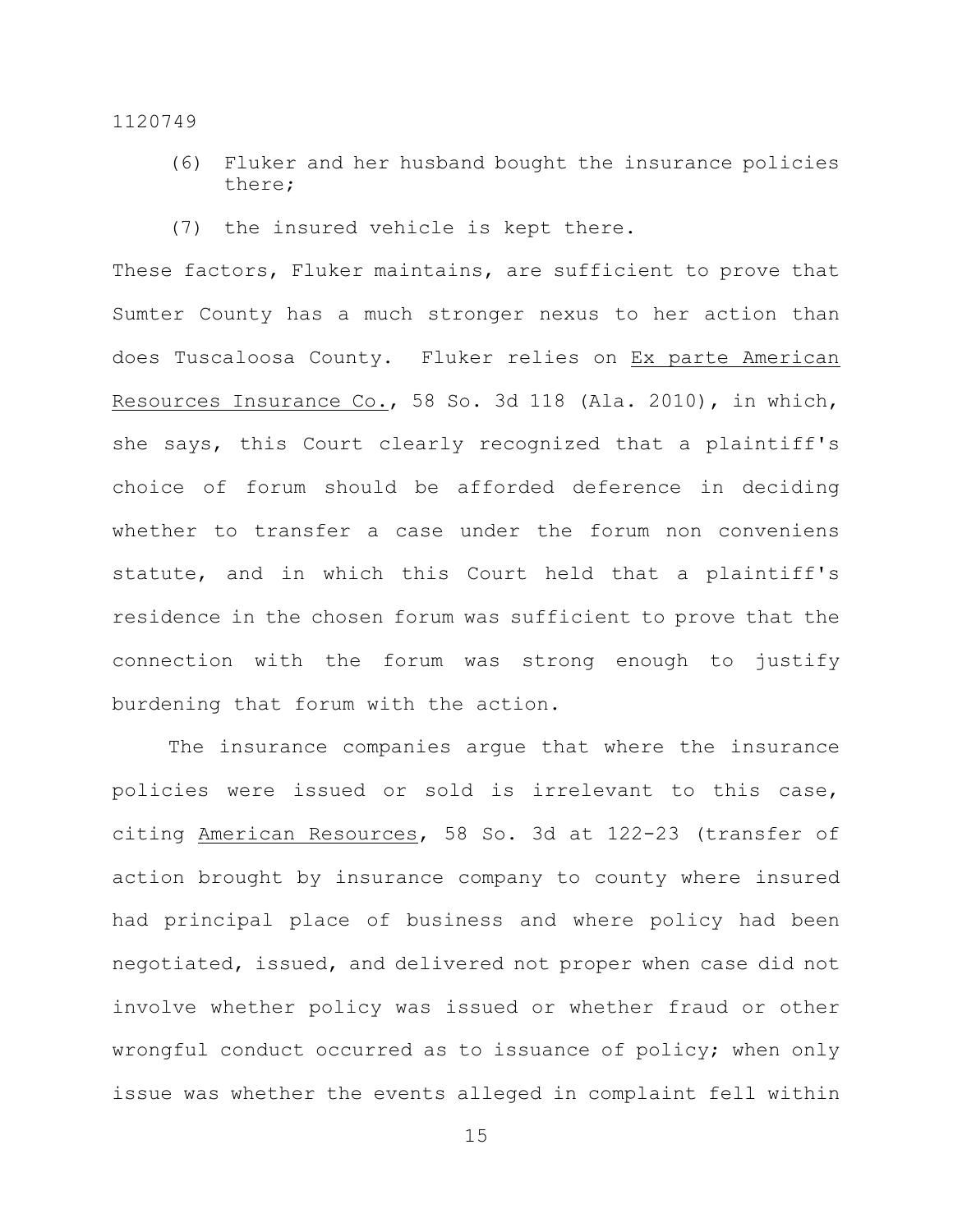coverage of the policy, insurance company's choice of forum had strong connection to action); and Ex parte State Farm Mut. Auto. Ins. Co., 893 So. 2d 1111 (Ala. 2004) (in action to recover uninsured/underinsured benefits from insurance company following vehicular accident, wrongful act underlying action occurred where accident took place, not where insurance policy was purchased). The insurance companies insist that the location of the accident and Cooper's wrongful conduct are more relevant to a forum non conveniens inquiry than where the policy was sold, where Alfa has an office, or where the Flukers' vehicles are garaged. The insurance companies also argue that where Fluker and her children received medical treatment is not a significant factor to this forum non conveniens inquiry.

Although the insurance companies are correct that disputes should ordinarily be litigated in the forum in which the injury occurred and that a court should assign considerable weight to the county in which an injury occurred, Fluker is also correct that a plaintiff's choice of a forum is generally accorded great deference. I do not agree with the insurance companies' contention that Sumter County has a weak connection to this case. In addition to being Fluker's county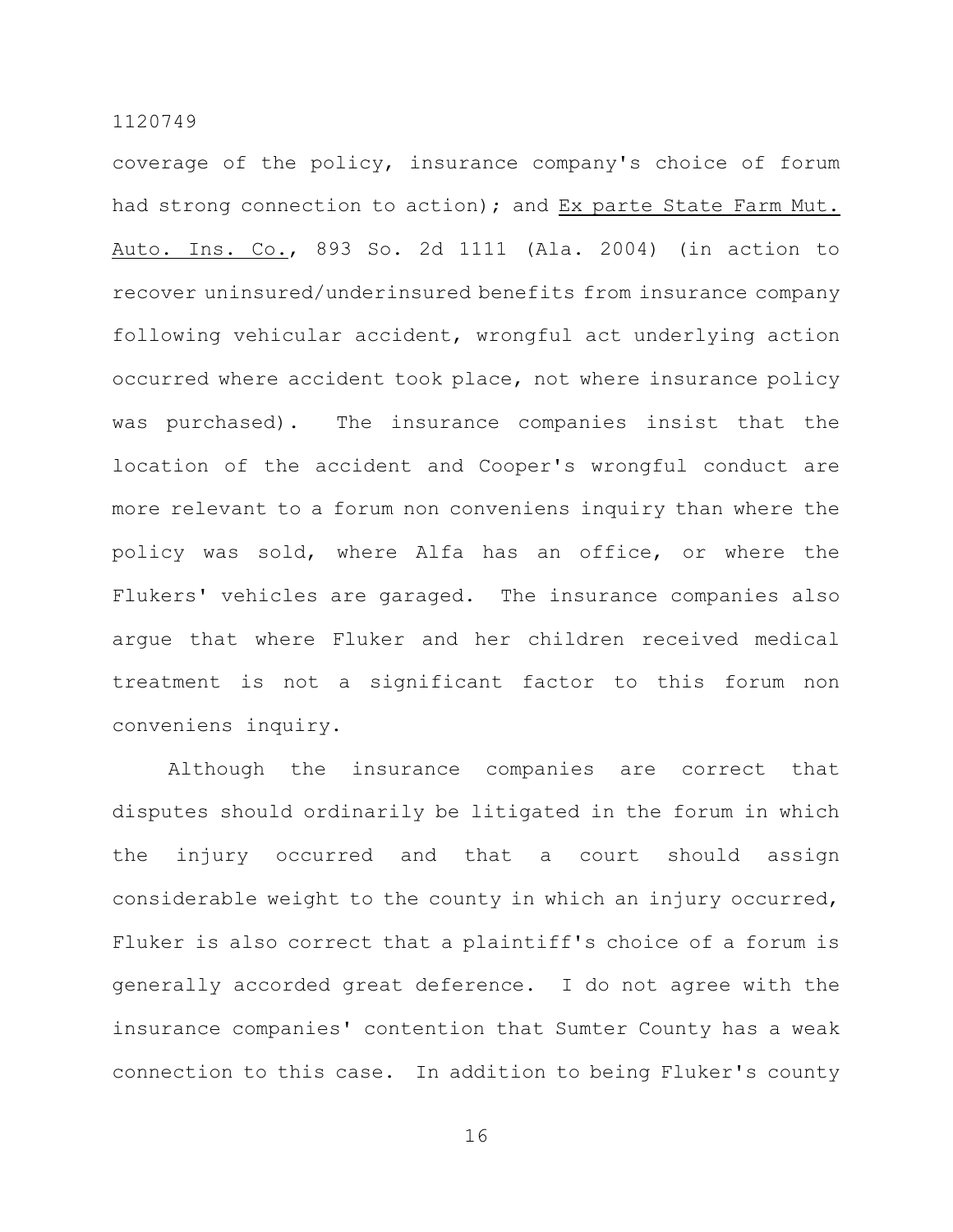of residence, all the medical providers who treated Fluker, Ethan, and Ian are in Sumter County, and it is clear from Fluker's complaint that the nature of their injuries, the treatment for those injuries, and the cost of the treatment will be major factors in this litigation. Even though the vehicular accident involving Fluker and Cooper occurred in Tuscaloosa County, the investigating officers work there, and Cooper either resides or is incarcerated there, in my opinion the insurance companies have not met their burden to prove that the interest of justice requires a transfer of this case to Tuscaloosa County. There is no question in my mind that Sumter County has the stronger connection to this case and Tuscaloosa County has the weaker connection. I would hold that the trial court exceeded its discretion when it granted the insurance companies' motions to transfer this case to Tuscaloosa County.

Because Fluker chose to file her complaint in Sumter County, where venue was proper, and because the insurance companies have not satisfied the interest-of-justice prong of the forum non conveniens statute, I would hold that Fluker has demonstrated that she has a clear legal right to the relief she seeks. Therefore, I would grant Fluker's petition for a